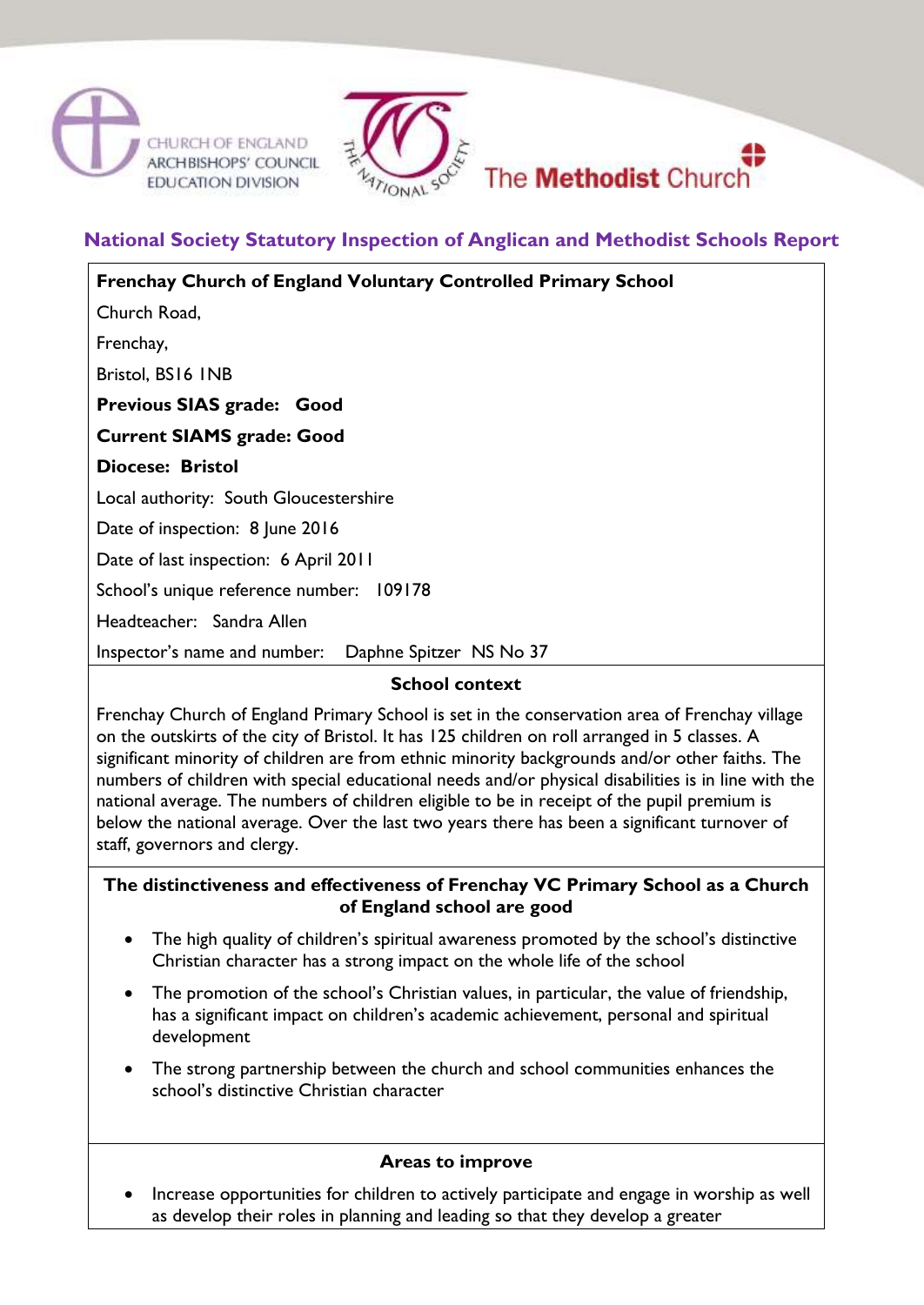understanding and ownership of this important aspect of the school day

 Develop a formalised system of monitoring and evaluating the school's Christian distinctiveness by governors in order to further develop the school's distinctive Christian character

# **The school, through its distinctive Christian character, is outstanding**

# **at meeting the needs of all learners**

The distinctive Christian character of Frenchay Church of England Primary School is outstanding because high quality spiritual experiences underpinned by strong Christian values make an exceptional contribution to the children's learning and personal development. This creates a warm and welcoming inclusive Christian community in which all children are cherished and nurtured as unique individuals. Children enjoy school very much and this has a highly beneficial impact on their attendance as well as their academic achievement. The school community share a highly developed understanding of spirituality. This is evident in the opportunities within the curriculum and the way children talk of the need to respect and accept others 'no matter who they are or what they do'. They recognise the significant impact of the school's core Christian values on their behaviour. For example, they explain their understanding of the values of friendship and service as commitment to others which gives them a strong sense of self belief and self- confidence. As a result, relationships are outstanding between children and at all levels of the school community. Religious education (RE) is very effective in promoting Christian values as well as spirituality. Children have very positive attitudes to the subject because they recognise its role at the heart of the life of the school. For instance, the parable of the Good Samaritan, known to younger children as the kind stranger, was used to good effect to learn about the Christian value of friendship in action. Older children value the emphasis in RE to pose and explore questions in a non- judgemental way. The religious education curriculum actively encourages positive attitudes of acceptance and tolerance towards others, values which underpin British society.

### **The impact of collective worship on the school community is good**

Worship is distinctively Christian and of central importance in the daily life of the school. This is due to the very effective way that worship promotes both distinctive Christian values and spirituality. An act of worship on the theme of respect which posed the question which posed the key question 'what can the story of the Roman centurion tell us about valuing differences?' was a good example of the way that these two aspects of worship are closely interlinked. Children say they appreciate the calm quiet setting created by worship which they recognise as being conducive to promoting prayer and reflection. Opportunities for prayer within the school day and personal reflection such as classroom worship areas are good. This is evident from children's comments about the benefits of prayer at a personal level. The role played by the worship group in leading aspects of worship such as prayers and drama is highly regarded by the school. This is partly because they promote the key question of the week and ensure all responses from classes are shared which children acknowledge as deepening their understanding. The change of coloured cloth on the central table is linked to the church's seasons and promotes Anglican practice well: as does the way the school celebrates the major Christian festivals in the adjacent parish church. Children recognise the centrality of Christ in worship and are beginning to develop an understanding of the Trinity from responses said when the three candles are lit. The headteacher coordinates worship in a very effective way. She has identified the need to increase active participation by all children and strategies are now being developed to address this. Her planning is detailed and comprehensive ensuring that the message including that for class worship is consistent throughout the school. Children's views are used very well in the monitoring and evaluation of worship. However governor contributions to this area of school life are not yet established.

### **The effectiveness of the leadership and management of the school as a church**